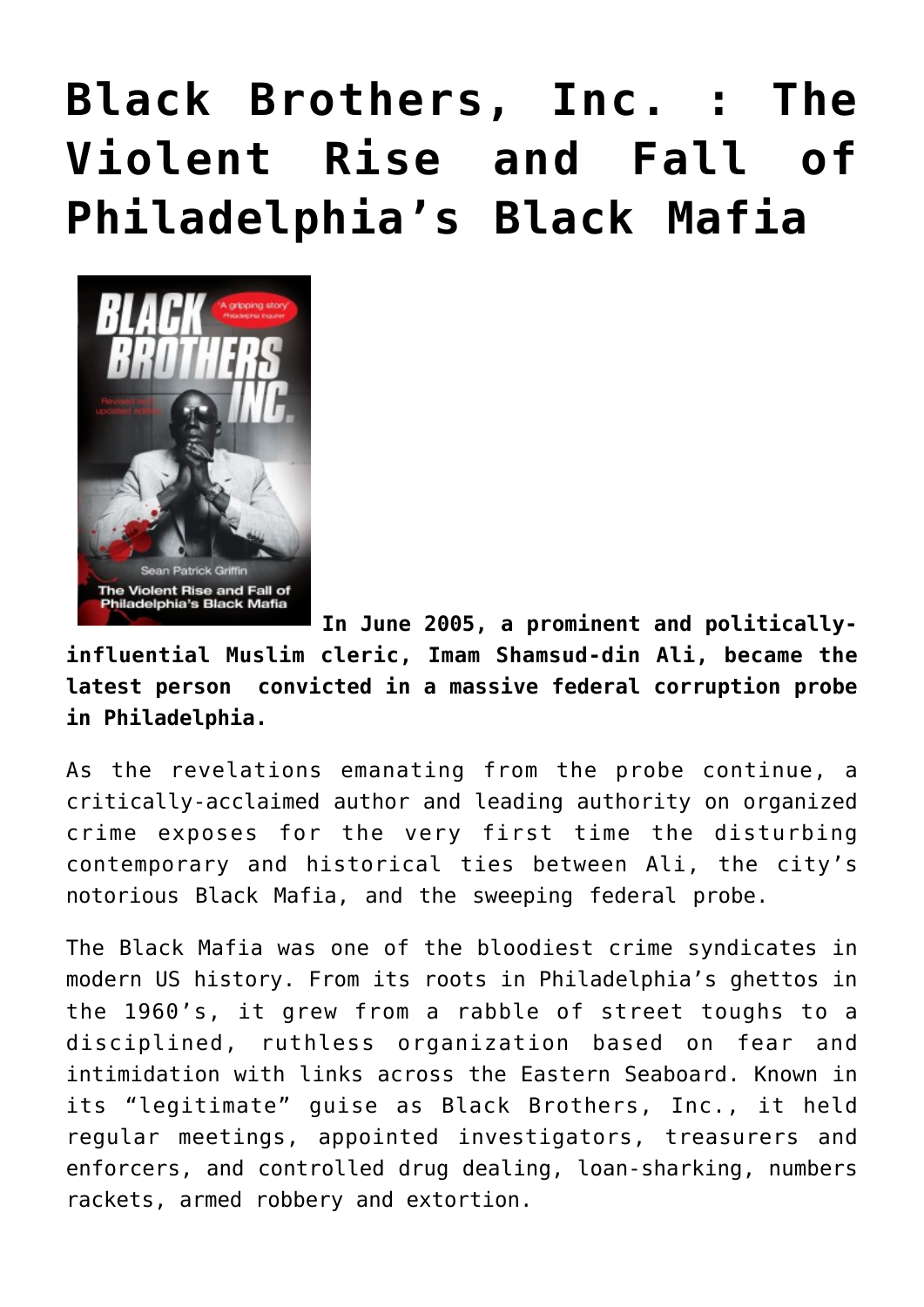Its ferocious crews of gunmen grew around burly founder Sam Christian, the most feared man on Philly's streets. They developed close ties with the influential Nation of Islam and soon were executing rivals, extorting bookies connected to the city's powerful Cosa Nostra crew, and cowing local gangs. The Black Mafia was responsible for over forty killings, the most chilling being the 1973 massacre of two adults and five children in Washington, D.C. Despite the arrests that followed, they continued their rampage, exploiting their ties to prominent lawyers and civil rights leaders. A heavy round of convictions and sentences in the 1980's shattered their strength – only for the crack-dealing Junior Black Mafia to emerge in their wake.

Researched with scores of interviews and unique access to informant logs, witness statements, wiretaps and secret FBI files, BLACK BROTHERS, INC. is the most detailed account ever of an African-American organized crime mob, and a landmark investigation into the modern urban underworld.

[Purchase on Amazon](https://www.amazon.com/gp/product/B004X2HPPO/ref=dbs_a_def_rwt_hsch_vapi_taft_p1_i1)



*"Griffin's reporting on the Black Mafia and its interaction with law enforcement, the Nation of Islam and the Italian mob is fascinating."*

*– Philadelphia Weekly*

## *[Tweet](https://twitter.com/intent/tweet?text=%E2%80%9CGriffin%E2%80%99s+reporting+on+the+Black+Mafia+and+its+interaction+with+law+enforcement%2C+the+Nation+of+Islam+and+the+Italian+mob+is+fascinating.%E2%80%9D+%E2%80%94+%E2%80%93+Philadelphia+Weekly&url=https%3A%2F%2Fseanpatrickgriffin.net%2Fwp-admin%2Fadmin-ajax.php&via=spgauthor)*

*"The book is incredible…The documentation is so thorough, it's unbelievable…We know about corruption, but this is beyond corruption. This is just amazing stuff."*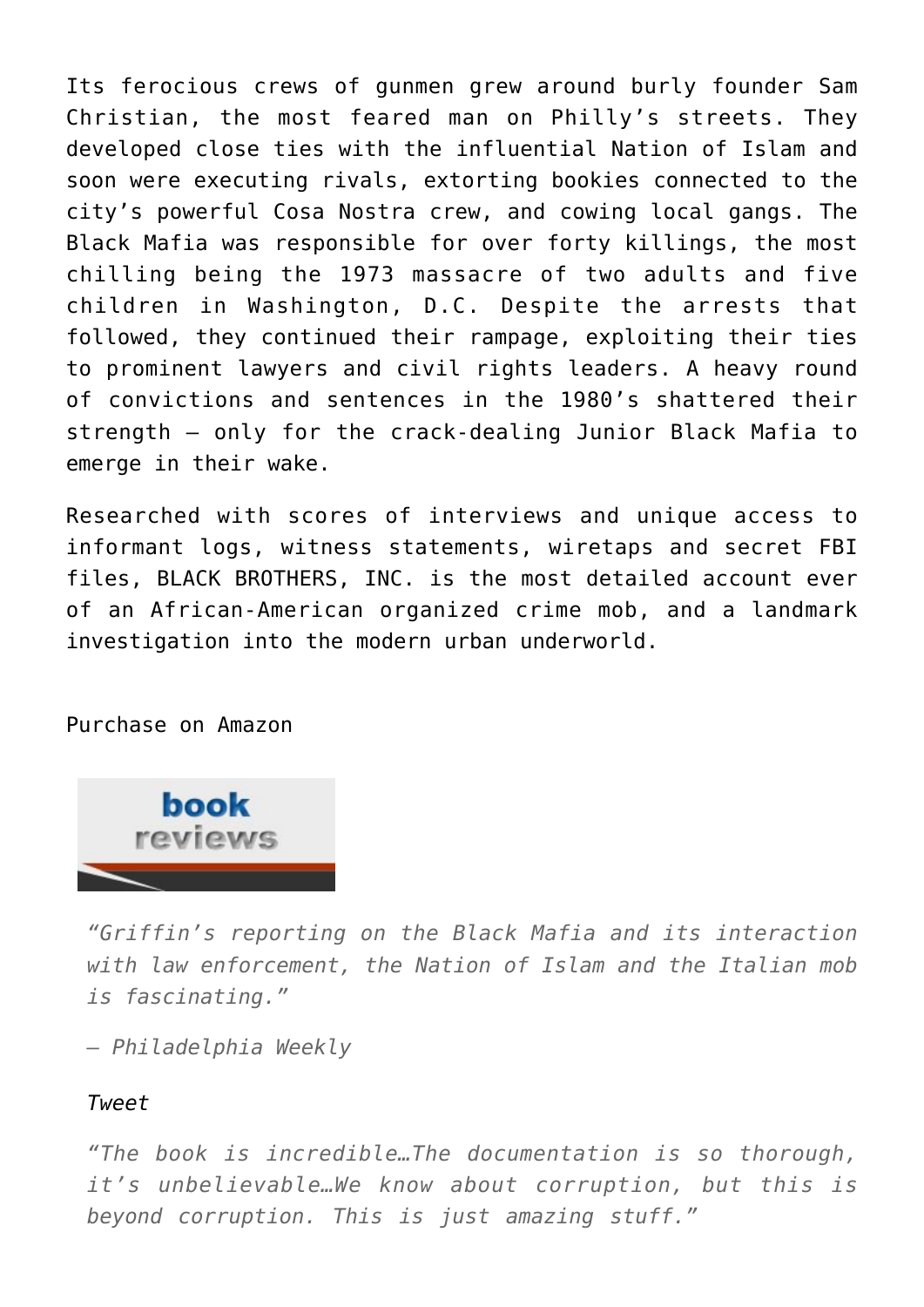*– Dom Giordano, radio host on Philly's leading talk radio station 1210AM WPHT*

## *[Tweet](https://twitter.com/intent/tweet?text=%E2%80%9CThe+book+is+incredible%E2%80%A6The+documentation+is+so+thorough%2C+it%E2%80%99s+unbelievable%E2%80%A6We+know+about+corruption%2C+but+this+is+beyond+corruption.+This+is+just+amazing+stuff.%E2%80%9D+%E2%80%94+%E2%80%93+Dom+Giordano%2C+radio+host+on+Philly%E2%80%99s+leading+talk+radio+station+1210AM+WPHT&url=https%3A%2F%2Fseanpatrickgriffin.net%2Fwp-admin%2Fadmin-ajax.php&via=spgauthor)*

*"Sean Patrick Griffin has delivered a richly detailed narrative of the murderous history of the city's first African-American crime syndicate."*

*– Kitty Caparella, Philadelphia Daily News*

## *[Tweet](https://twitter.com/intent/tweet?text=%E2%80%9CSean+Patrick+Griffin+has+delivered+a+richly+detailed+narrative+of+the+murderous+history+of+the+city%E2%80%99s+first+African-American+crime+syndicate.%E2%80%9D+%E2%80%94+%E2%80%93+Kitty+Caparella%2C+Philadelphia+Daily+News&url=https%3A%2F%2Fseanpatrickgriffin.net%2Fwp-admin%2Fadmin-ajax.php&via=spgauthor)*

*"A gripping story…Griffin richly documents the Black Mafia's organization, outreach and over-the-top badness."*

*– Joseph N. DiStefano, Philadelphia Inquirer*

#### *[Tweet](https://twitter.com/intent/tweet?text=%E2%80%9CA+gripping+story%E2%80%A6Griffin+richly+documents+the+Black+Mafia%E2%80%99s+organization%2C+outreach+and+over-the-top+badness.%E2%80%9D+%E2%80%94+%E2%80%93+Joseph+N.+DiStefano%2C+Philadelphia+Inquirer&url=https%3A%2F%2Fseanpatrickgriffin.net%2Fwp-admin%2Fadmin-ajax.php&via=spgauthor)*

*"Griffin…goes beyond the stereotypical analysis of Italian-American gangsters and examines an African-American criminal group – a largely ignored topic…"*

*– Robert M. Lombardo, Loyola University, in the American Journal of Sociology.*

## *[Tweet](https://twitter.com/intent/tweet?text=%E2%80%9CGriffin%E2%80%A6goes+beyond+the+stereotypical+analysis+of+Italian-American+gangsters+and+examines+an+African-American+criminal+group+%E2%80%93+a+largely+ignored+topic%E2%80%A6%E2%80%9D+%E2%80%94+%E2%80%93+Robert+M.+Lombardo%2C+Loyola+University%2C+in+the+American+Journal+of+Sociology.&url=https%3A%2F%2Fseanpatrickgriffin.net%2Fwp-admin%2Fadmin-ajax.php&via=spgauthor)*

*"Griffin's reporting on the Black Mafia and its interaction with law enforcement, the Nation of Islam and the Italian mob is fascinating."*

*– Philadelphia Weekly*

## *[Tweet](https://twitter.com/intent/tweet?text=%E2%80%9CGriffin%E2%80%99s+reporting+on+the+Black+Mafia+and+its+interaction+with+law+enforcement%2C+the+Nation+of+Islam+and+the+Italian+mob+is+fascinating.%E2%80%9D+%E2%80%94+%E2%80%93+Philadelphia+Weekly&url=https%3A%2F%2Fseanpatrickgriffin.net%2Fwp-admin%2Fadmin-ajax.php&via=spgauthor)*

*Philadelphia's Black Mafia is a path-breaking book on the history of urban criminal groups… [it] is an important contribution to scholarship and a revealing book to read."*

*– Mark H. Haller, Temple University, in The Pennsylvania*